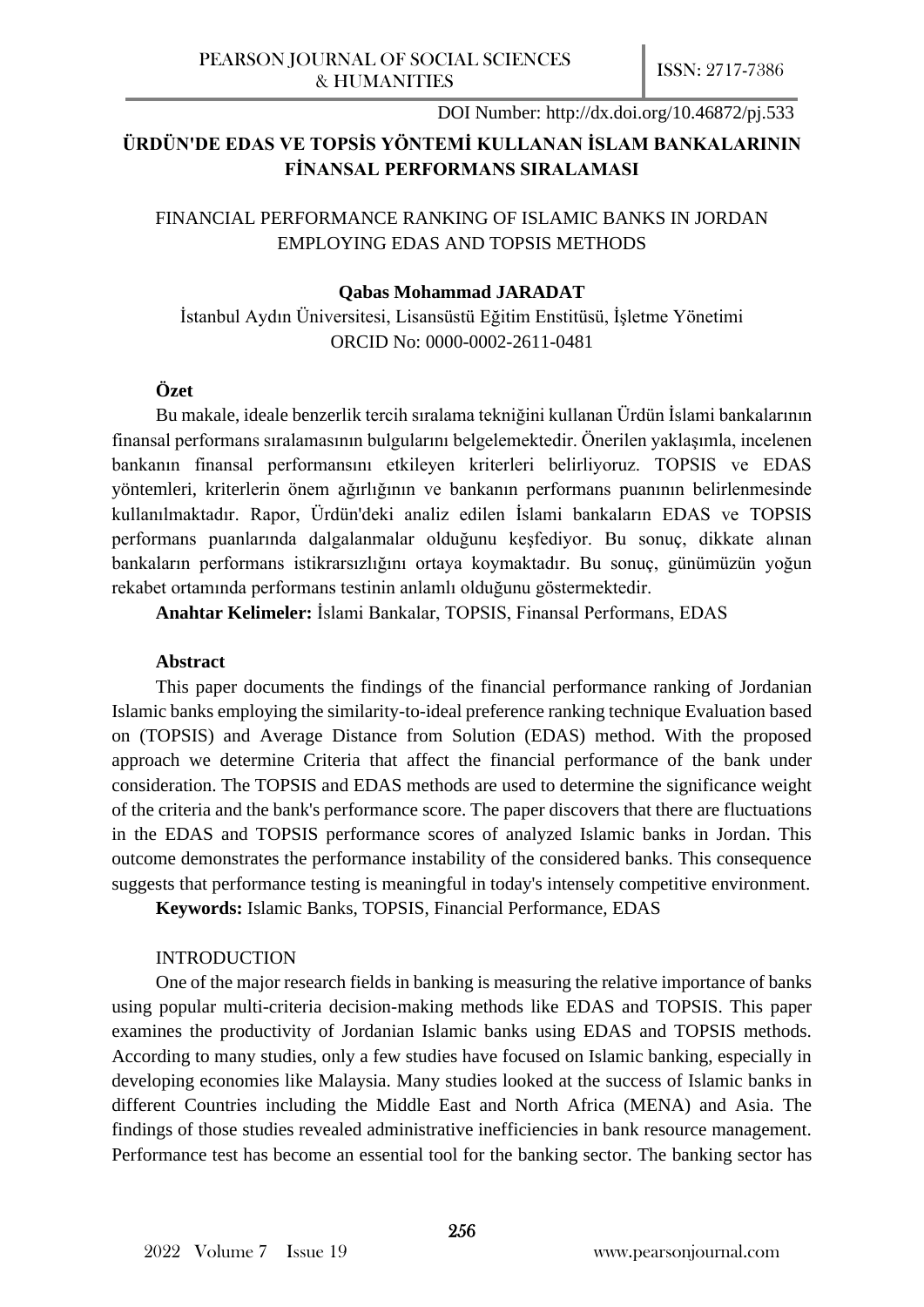always been a significant factor in developing the national economy (Pal & Choudhury, 2009; Chen, 2000).

Decision-making is a style of approach to the situation under consideration. Determining the decision-making process the criteria depend on the decision-maker to measure and evaluate the data set. The decision approach to the data acquired in the process of making is also an essential factor that determines the decision. How to assess the owned data set is simple by whether the data is numerical or verbal. Or, it differs according to its complex nature. Simple to a numerical and complex data set, it is impossible to approach calculations and evaluations. For example, managers at the decision center of a large-scale enterprise can suddenly decide on business management have to consider many variables. One or more advanced assessment methods are needed to support the ideal solution in such cases (Borcherding et al., 1995).

The objective function in modern business management approaches is defined as ensuring the continuity of the business and maximizing the benefits of the owners and partners of the company. The nature of the relevant value is determined by the quality of the assets owned by the businesses.

Even if you demonstrate the quality of the business's assets as financial value, it is not easy to determine its continuity due to its size. In today's dynamic economic conditions, it is not enough to use only the ratios obtained from the financial statements to evaluate the enterprises. In this respect, with the existing multi-criteria decision-making methods, the criteria can conflict with each other are they have had a wide range of usage by helping to make decisions at the level of decision (Balioti et al., 2018b).

The research study (Keshavarz et al., 2015) noted that finance studies have also been conducted in the literature to reduce many analysis results to a single indicator. For example, Du-Pont Analysis, Altman Z-Score, Data membrane (but analysis, Multi-Criteria Decision Receiving Methods (AHP, TOPSIS, VIKOR, ELECTRE, PROMETHEE, etc.) are some of the developed methods. TOPSIS provides the ideal solution for multi-criteria decision making for decision points.

The banks' financial performance provides a guide to analyze the monetary outcomes of a firm, including its efficiency, performance, effectiveness, and policies. These outcomes impact profit earning, return on investment, and assets of the company. Also, the financial performance provides information about the way of exploiting the bank resources in order to generate profit. From the company's primary mode of business and revenue generation perspective, the evaluation of the financial performance is used to assess the usage of assets. It should be noted that net asset value, profit after taxes, net operating income, and earnings before taxes and interest are also included. Such performance analysis determines the overall financial condition of the firm for a certain period of time, and this is beneficial for comparing industries (Pinto et al., 2017).

The key theory is dependent on proximity to the solution. The approach helps compare alternatives based on specific parameters and the required maximum and minimum values of the criteria in the ideal case. The TOPSIS method is used mainly in the manufacturing and distribution processes. It's used in experiments to find the best chain selection solution. To assess a company's financial viability, The TOPSIS method can be used to obtain the scores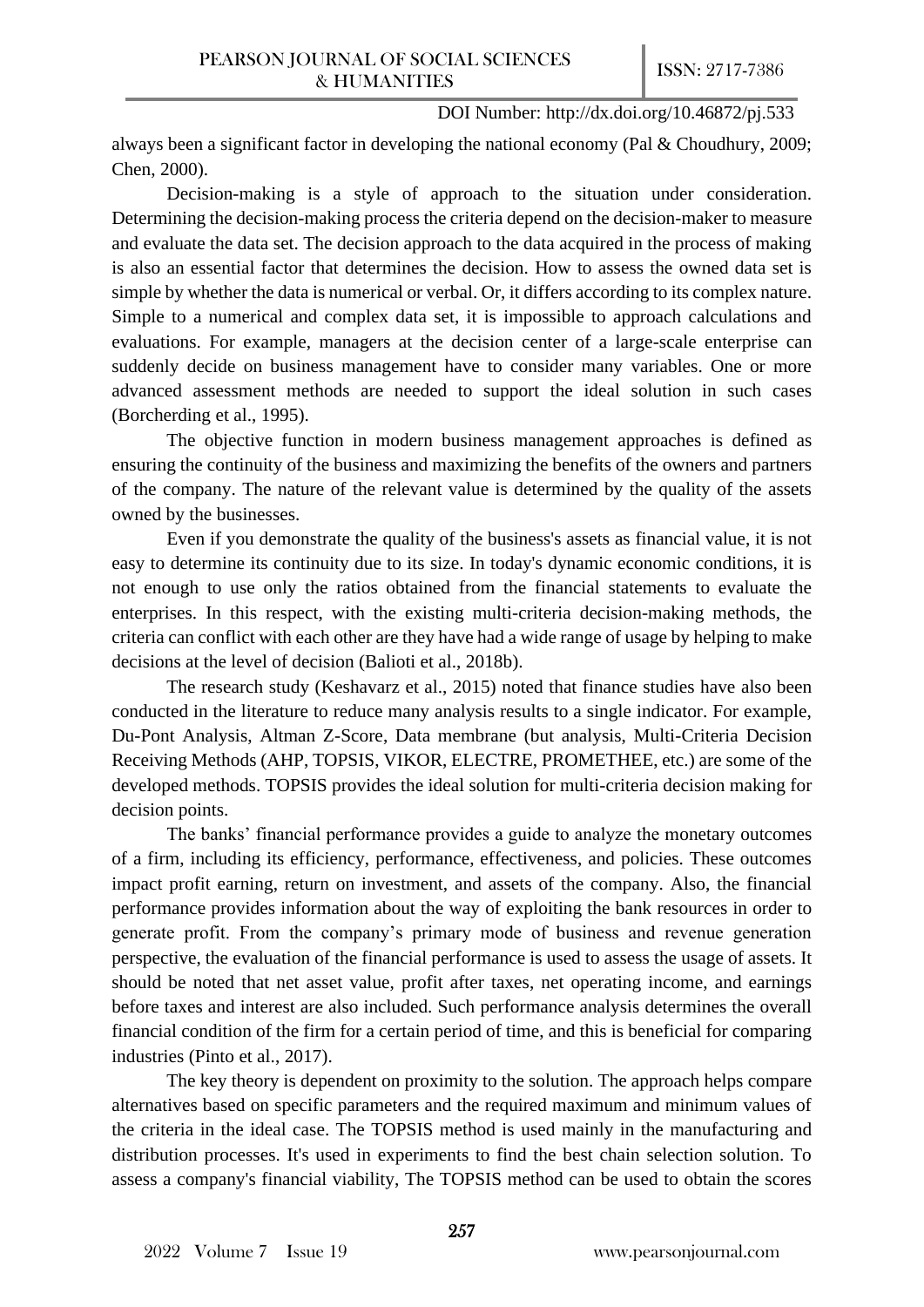obtained by using financial ratios as data. The method's economic success is measured after the scores are checked for financial significance. It is possible to express a view about whether or not it can be used as a method (Ünvan, 2020).

This paper discovers and assesses the financial performance of the Jordanian Islamic banks by summarizing its contribution to the literature as follows. (i) The paper evaluates the financial performance of Jordanian Islamic banks by employing two multiple decision-making methods TOPSIS, and EDAS. (ii) It also uncovers the performance instability of the Jordanian Islamic banks. The rest of the paper is organized as follows: Section 2 discusses the literature studies by reporting their primary results. Section 3 rolls out the banking approach in Jordan. Section 4 documents the empirical analysis by denoting data, hypotheses, research methodology. Section 5 summarizes the outcomes of the analysis and our suggestions in proportion to the findings.

## **LITERATURE**

In the literature, the measurement of bank performance has been reported. Asset and equity are the most used variables for performance evaluation (Demirgüç, 1999). Net Interest Margin (NIM) has been reported in the research study (Ongore, 2013) as a financial metric for commercial banks. It is distinguished since it considers the unemployment rate and return on unrestricted investment as proxies of macroeconomic and bank-specific factors, respectively. The Islamic Bank Profitability Competition and Other External Determinants have been discussed in the research study (Haron, 1996).

The research study (Samhan et al., 2015) showed the superiority of Islamic banks in competitive markets over the ones in a monopolistic market. Furthermore, the aforementioned study provided empirical evidence on the Islamic banks' determinants of profitability. The profitability is significantly impacted by bank size and inflation. It has been proven in (Samhan et al., 2015) that the management process is easier for banks in a competitive market as compared to others. Thus, the Muslim government should not adopt protectionist policies that can corrupt Islamic banking development.

More benefits could be given to the depositors as the number of Islamic banks increases. The research study (Haron, 1996) discussed the factors that affect the Islamic banks' profitability. The aforementioned study proposed a strong correlation between some internal factors, such as liquidity and total expenditures, and the total income of Islamic banks. Also, external factors such as bank size and market share are similarly impacted as in internal factors. Besides the internal and external factors, other determinants such as money supply and total capital and reserves impact profitability.

The research study (Khrawish et al., 2011) showed a positive relationship between return on assets (ROA) and credit facilities, and between Return on Equity (ROE) and bank size. On the other hand, there was a negative relationship between ROA / ROE and inflation rate. Also, this study showed a positive relationship between ROE and aggregate income/total assets. Furthermore, a negative relationship is observed between ROE and aggregate equity/aggregate assets.

The research paper (Ramadan et al., 2011) studied the impacts of bank-specific and macroeconomic factors on the profitability of commercial banks in Jordan. The ROA and ROE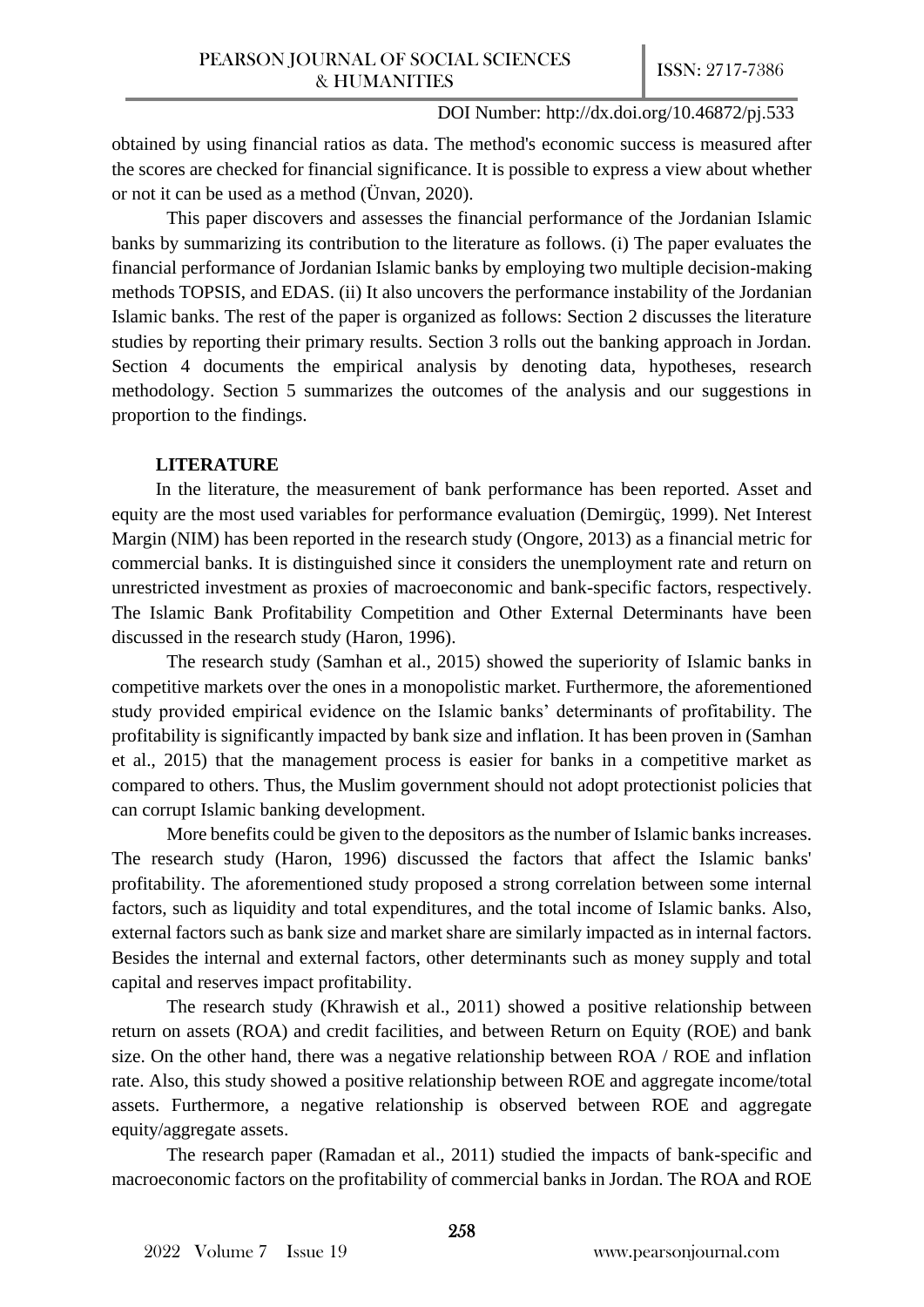have been used in (Ramadan et al., 2011) to measure the bank's profitability. The obtained results showed the impact of the characteristics of Jordanian banks on bank profitability. These characteristics include low credit risk, high credit activity, and well-capitalized banks are positively impact the Jordanian banks' profitability.

Generally, market and accounting performances measure the financial performance of firms. Market performance measures could be market return, stock performance, or market to book value. The accounting performance measures include growth, asset utilization, and profitability (Wu, 2006). These measures could be used individually or combined, for example, the research study (Graves & Waddock, 1994) evaluated the environmental performance by using accounting measures. Another example of adopting both financial and accounting measures can be found in the research study (McGuire et al., 1988). It should be noted that accounting measures are based on a historical standpoint, on the other hand, market measures are futuristic. Another difference between market and accounting measures is that market measures may not be as reliable as accounting measures (McGuire et al., 1988).

## **BANKING APPROACH IN JORDAN**

Banks are critical for economic and social and development. However, interest-based activities in the bank are prohibited in Islam. Thus, the Islamic banks are established in order to operate based on the laws and regulations of Islam. An Islamic bank is a monetary and financial institution that offers banking and financial services by its role as a financial intermediary. In other words, it employs funds and attracts financial resources according to Sharia (Ajlouni, 2012). Islam prohibits interests payment for the money renting, and business investment in producing prohibited services or goods, such as gambling services or alcoholic drinks.

The Islamic bank definition includes several elements, the most prominent are (Obada, 2008):

Islamic bank is financial intermediary, like conventional banks.

Islamic bank offers financial services, investment deposits, and current accounts based on Islamic Sharia.

The concept of the Islamic dimension in collecting and using resources distinguishes Islamic banks from traditional ones.

The Islamic bank aims at developing justice, economic, and social solidarity.

## **EMPIRICAL ANALYSIS**

4.1 Research Methodology

In this section, we will discuss the considered methodology to investigate the objectives of our research. This paper evaluates the financial performance of three different Jordanian Islamic banks from 2016 to 2020. More specifically, we study the impact of bank-specific factors and macroeconomic variables on bank performance. The primary objective of this research is to form a descriptive and quantitative analytical framework.

4.1.1 Research Framework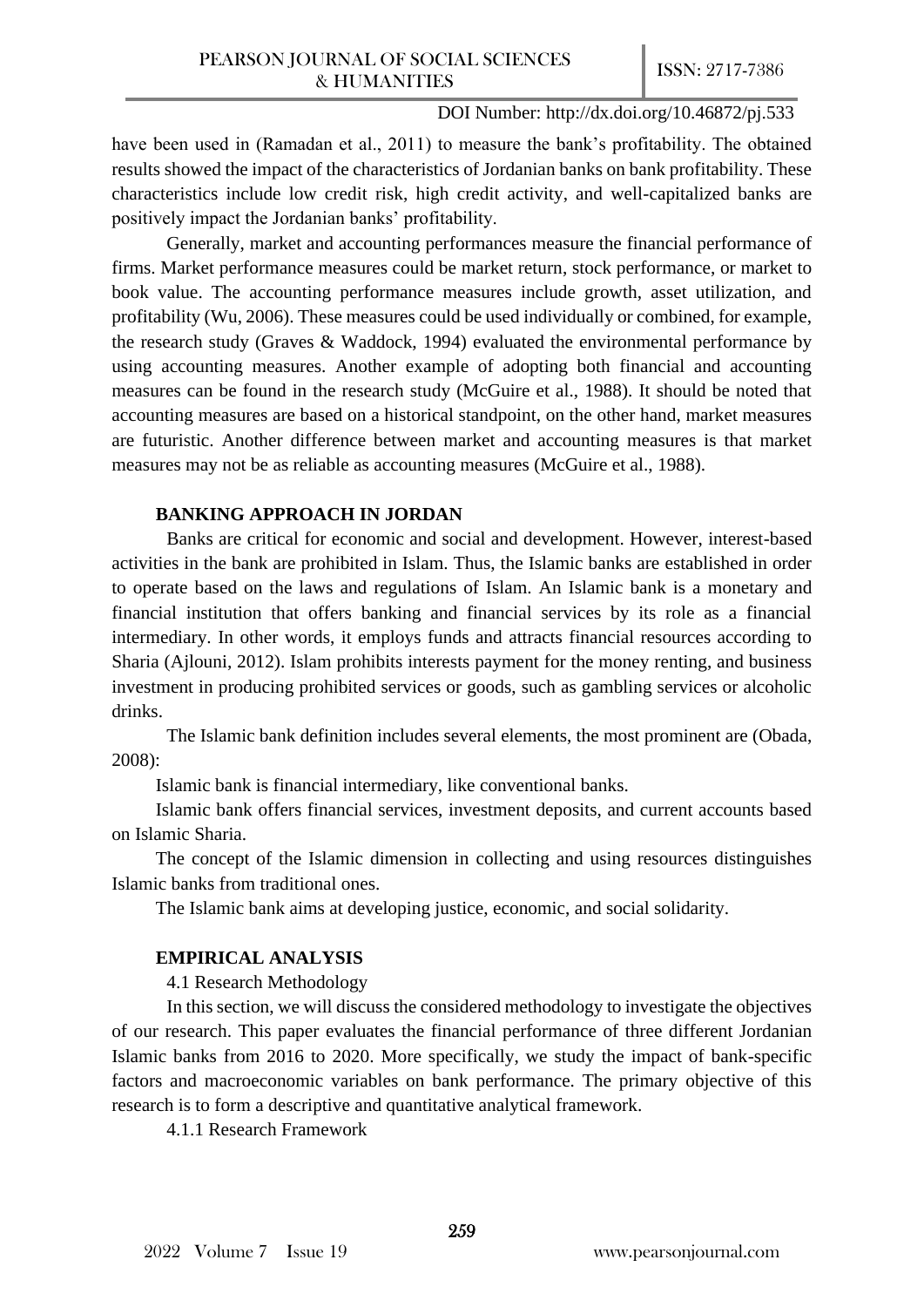The considered Bank-specific factors are gross income / total assets, capital adequacy ratio, leverage and liquidity ratio. Moreover, ROA and ROE variables are used as proxies for financial performance. In the following, we will discuss the bank-specific factors.

Total pay separated by absolute resources: complete pay from the pay articulation is isolated by all-out resources from the accounting report. The research study (Haron, 1996) tracked down a huge and positive connection between this proportion (total income/total asset) and ROA as well as ROE.

Equity proportion implies that all-out investors' value, in addition to minority premium, is partitioned by all-out resources. The research study (Khrawish et al., 2011) tracked down a critical and positive connection between value proportion and ROA. On the other hand, a remarkable adverse connection between value proportion and ROE in Jordan.

Debt proportion implies that absolute liabilities are separated by all-out resources. In Jordan, the connection between ROA and obligation proportion was critical, and it denoted an adverse relationship, yet among ROE and obligation proportion was a big positive relationship (Khrawish et al., 2011).

Liquidity rate indicates how banks can fluently satisfy their current scores. It can be found by dividing trading investments by guests' deposits.

#### **4.1.2 Research Methods**

Here, we determine the liquidity, capital structure, productivity, balance sheet, revenue ratio and cost ratios and asset quality. We focus on the common financial ratios to evaluate the banks' financial performance. These ratios are chosen as follows:

 $K_1$ : This is the ratio between equity and total assets.

 $K_2$ : This is the ratio between loan ratio and total assets.

 $K<sub>3</sub>$ : This is the ratio between liquid assets ratio and total assets.

 $K_4$ : This is the ratio between net profit and total assets.

 $K_5$ : This is the ratio between net interest income and total assets.

We use the TOPSIS and EDAS methods to analyze the financial performance of the considered banks in Jordan. Further details about these methods are explained as follows.

TOPSIS: Depending on the ideal solution (Yurdakul, 2003), different options should be compared based on given criteria. A decision making problem with m criteria can be represented by n points. The TOPSIS method's steps are listed below:

**STEP 1:** Induction a decision matrix

The decision matrix is divided into rows for alternatives and columns for criteria. The initial matrix A is created by the decision maker with size m\*n and elements aij.

**STEP 2:** Establishing a standard decision matrix

Alternatives to the decision matrix are listed as follows: (a1... an), and Each standard is designed according to different alternatives. The standard decision matrix (R) can be created as follows:

$$
r_{ij} = \frac{a_{ij}}{\sqrt{\sum_{k=1}^{m} a_{kj}^2}}
$$

(1)

Where  $i=1,2...$ , *n* and  $i=1,2...$ , *k*.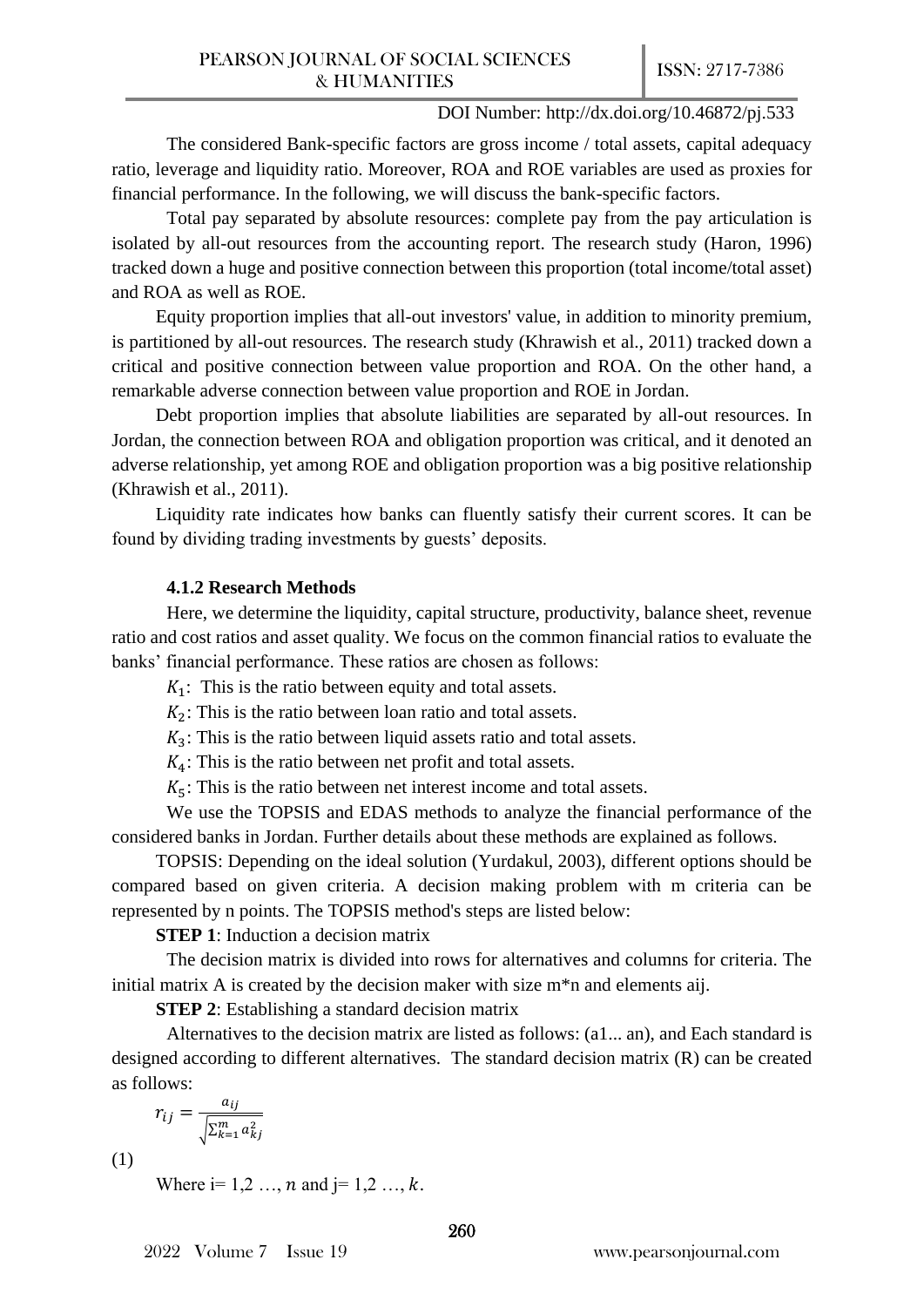**STEP 3**: Creating a standard weighted decision matrix

The weight values (wi) of the evaluation factor are specified. The sum of the calculated weight values must be one:

 $\sum_{i=1}^{n} w_i = 1$ 

(2)

The standard weighted decision matrix  $(V)$  is formed by multiplying the  $w_i$  of each element of the standard decision matrix's columns (R):

 $Vij = w_i$  rij

(3)

**STEP 4**: Development of positive ideal (A ∗) and negative ideal (A-) solutions

Value weights are chosen based on whether they are maximized or minimized is desired:

$$
A^* = \{v_1^*, v_2^*, \dots, v_n^*\}
$$

$$
(4)
$$

(5)

 $A^- = \{v_1^-, v_2^-, ..., v_n^-\}$ 

**STEP 5:** Calculation of measurement separation

2

For each decision point assessment, the distance approach is used to calculate the possible deviations from the ideal solution. Deviation values are expressed as ideal separation  $(Si^*)$  and negative ideal separation  $(Si^-)$ :

(6) 
$$
S_i^* = \sqrt{\sum_{j=1}^n (v_{ij} - v_j^*)^2}
$$

 $S_i^{-} = \sqrt{\sum_{j=1}^n (v_{ij} - v_j^{-})}$ 

(7)

**STEP 6**: Set your relative affinity for the ideal solution

Estimates for each value are validated with the correct solution using ideal and negative identification steps. The negative ideal discrimination measure is compared to the overall discrimination measure in this test. The decision point indicates that the ideal solution is close to the ideal solution because the ideal solution is 1, while 0 indicates that the ideal solution is negative.

$$
C_i^* = \frac{s_i^-}{s_i^- + s_i^*}
$$
\n(8)

EDAS: The EDAS method is based on Positive distance from the average (PDA) and negative distance from the average (NDA). The evaluation of alternatives is based on a higher PDA score and a lower NDA score. The following is the stage of the EDAS method of a decision problem with m criteria and n alternatives:

**STEP 1**: Determine available alternatives, key criteria to explain the alternatives, and the decision-making framework.

**STEP 2**: The decision maker creates the initial matrix A with size m<sup>\*</sup>n and elements aij.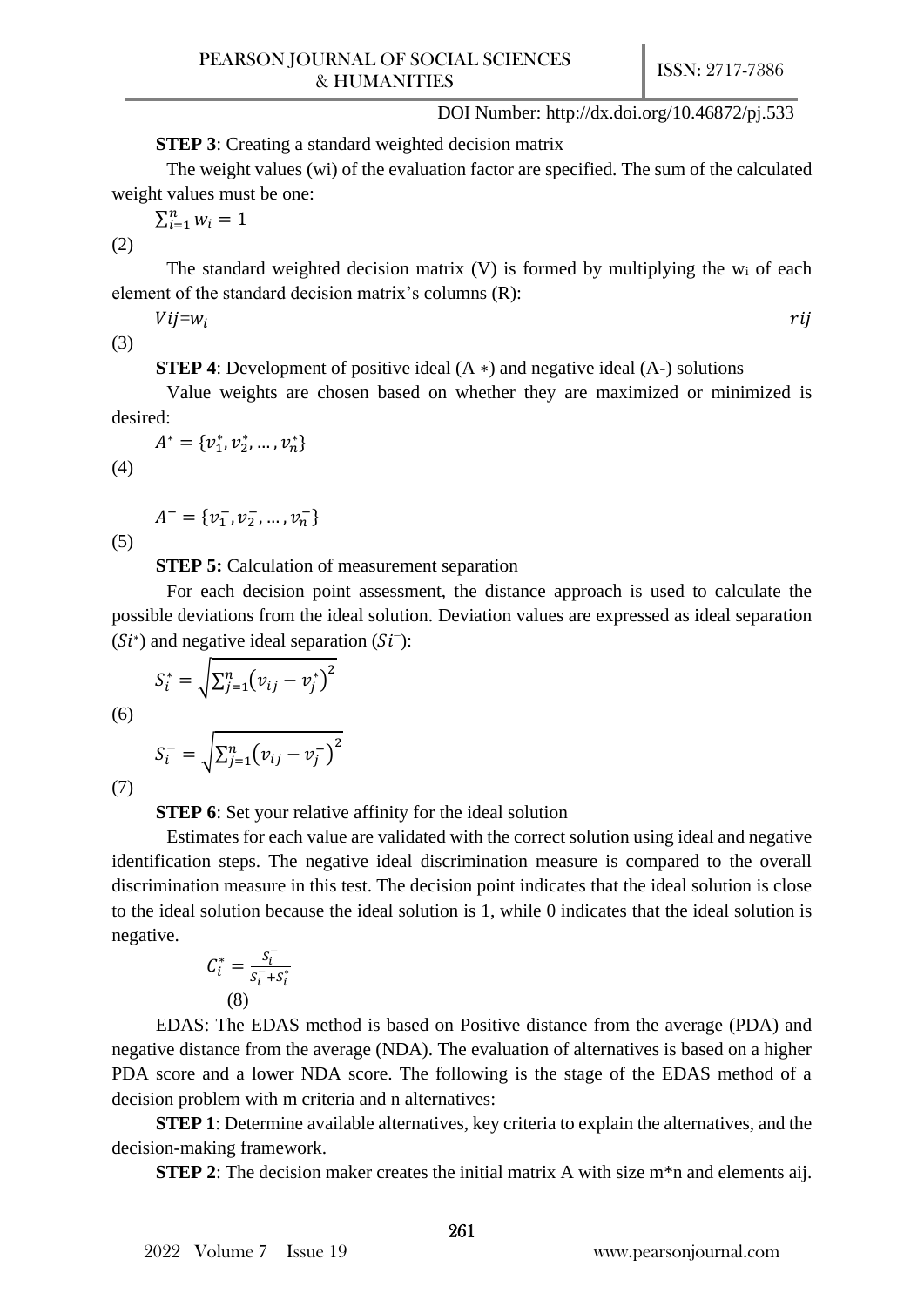**STEP 3**: Based on all criteria, the average solution is found as  $AV = [AV_j]_{1 \times m}$ 

where

$$
AV_j = \sum_{i=1}^n \frac{a_{ij}}{n}
$$

 $\overline{\phantom{a}}$ 

(10)

(9)

**STEP 4**: Based on criteria type, the PDA and NDA matrixes are found as  $PDA = [PDA_{ij}]_{n \times m}$ 

(11)

$$
NDA = [NDA_{ij}]_{n \times m}
$$

(12)

For a favorable jth criterion, the ith alternative PDA and NDA for the jth criterion can be found as follows:

$$
PDA_{ij} = \frac{max(0.(a_{ij} - AV_j))}{AV_j}
$$

(13)

$$
NDA_{ij} = \frac{max\left(0,(AV_j - a_{ij})\right)}{AV_j}
$$

(14)

For the unfavorable jth criterion, the ith choice PDA and NDA for the jth criterion can be found as follows:

$$
PDA_{ij} = \frac{max(o,(AV_j - a_{ij}))}{AV_j}
$$

(15)

$$
NDA_{ij} = \frac{max\left(0, (a_{ij} - AV_j)\right)}{AV_j}
$$

(16)

Where  $PDA_{ij}$  and  $NDA_{ij}$  represent the positive and negative distances of the ith choice from the mean solution for the jth criterion, respectively.

**STEP 5**: Find the weighted sum of PDA and NDA of all alternatives as

 $SPi = \sum_{j=1}^{m} w_j PDA_{ij}$ 

(17)

$$
SNi = \sum_{j=1}^{m} w_j NDA_{ij}
$$

(18)

where  $w_i$  is the weight of jth criterion.

**STEP 6**: Normalize the SP and SN values for all alternatives as follows:

$$
NSPi = \frac{SP_i}{(SP_i)}
$$

(19)

$$
NSNi = 1 - \frac{SN_i}{(SN_i)}
$$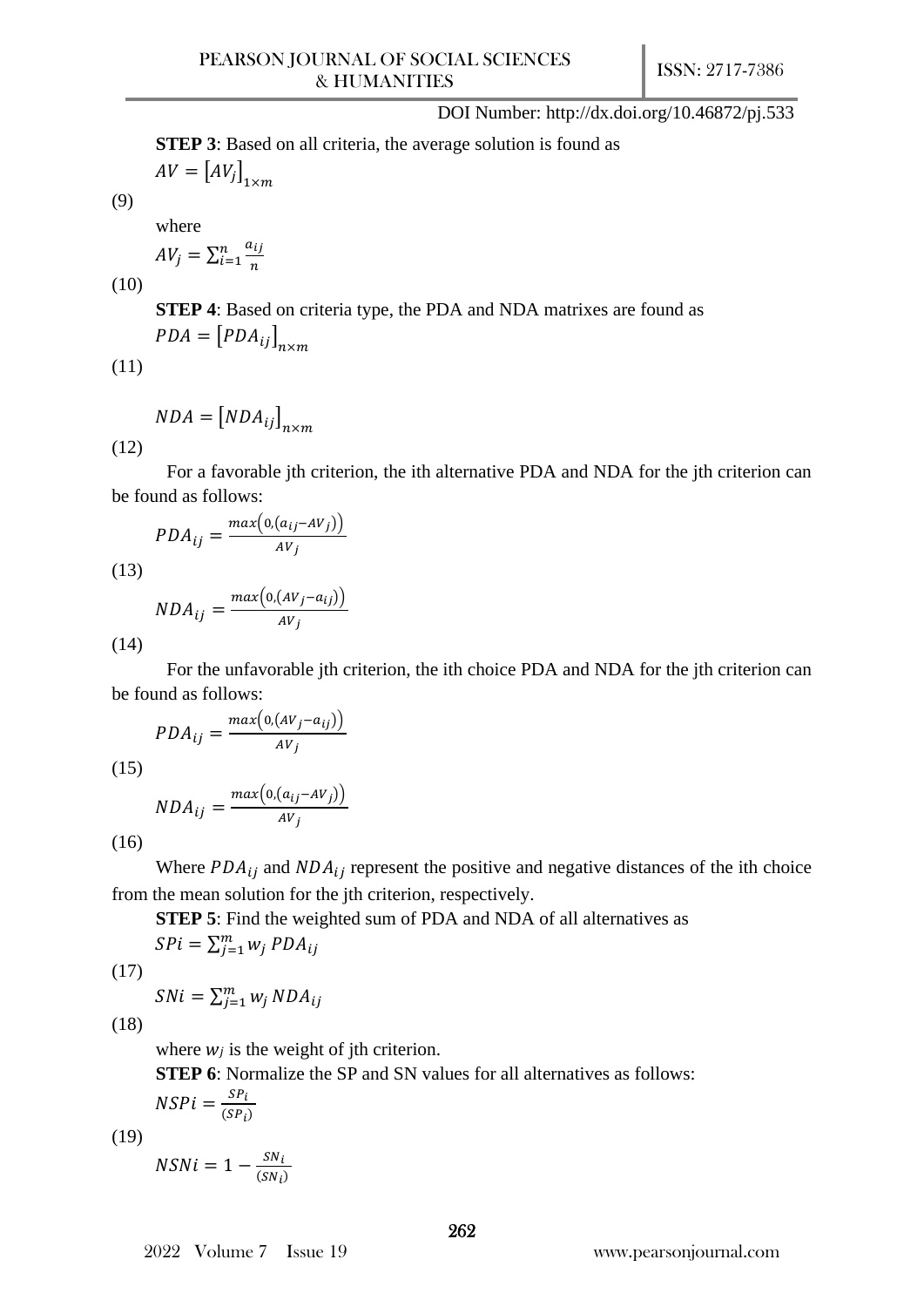(20)

**STEP 7**: Calculate the rating score (AS) for all choices as follows:

$$
AS_i = \frac{1}{2}(NSP_i + NSN_i)
$$

(21)

where  $0 \leq AS_i \leq 1$ .

**STEP 8**: Sort the alternatives in descending order of AS. Of the candidate alternatives, the one with the highest AS is the best option.

#### **4.2 Data and Variables**

This study depends on the following sources: (i) The published annual reports of the Jordanian Islamic banks which are Jordan Islamic Bank (JIB), Islamic International Arab Bank (IIAB), SAFWA Islamic Bank (SAFWAIB). (ii) Annual reports of Amman Stock Exchange. (iii) The published reports of World Bank about Jordan. For simplicity in the symbolic representation of the considered banks, we used the following symbols:

 $B_1$ : This symbol represents JIB.

 $B_2$ : This symbol represents IIAB.

 $B_3$ : This symbol represents SAFWAIB.

## **4.3 Empirical Analysis**

This section analyzes the financial performance of banks under consideration in Jordan. The following Table 1 shows the descriptive statics of the criteria.

| Factor                                      | <b>Mean</b> | <b>Std. Deviation</b> | Min   | <b>Max</b> |
|---------------------------------------------|-------------|-----------------------|-------|------------|
| Equity/Total assets                         | .020        | .005                  | .012  | ,026       |
| Total loans/Total<br>assets                 | ,630        | ,035                  | ,570  | .666       |
| liquid assets / Total assets                | .0106       | .004                  | .005  | .017       |
| Net profit for the period / Total<br>assets | .0123       | ,003                  | ,008  | ,0166      |
| Net interest income/Total<br>assets         | .032        | ,0019                 | .0294 | .034       |

**Table 1:** Descriptive Statics of the Criteria

The following Table 2 shows the criteria decision matrix for 2016.

|  |  | <b>Table 2:</b> Criteria Decision Matrix for 2016 |  |  |  |
|--|--|---------------------------------------------------|--|--|--|
|--|--|---------------------------------------------------|--|--|--|

| Banks/Criteria | T/T   | $V^{\wedge}$<br>∫⊾∡ | <b>17つ</b><br>ß. | K4    | IZ 5<br>L.J |
|----------------|-------|---------------------|------------------|-------|-------------|
|                | ,0206 | ,6124               | ,0185            | ,0042 | .0147       |
| B <sub>2</sub> | ,0258 | ,5700               | ,0193            | ,0189 | .0174       |
| B <sub>3</sub> | ,0175 | ,6095               | ,0247            | ,0062 | ,0090       |

The following Table 3 shows the weight values of ratios.

#### **Table 3:** Weight Values of Ratios

| Rate                                     | Weight |
|------------------------------------------|--------|
| Equity / Total assets                    |        |
| Total loans/Total assets                 | ے ہ    |
| Liquid asset / Total asset               | ے ہ    |
| Net profit for the period / Total assets | ے و    |
| Net interest income / Total asset        | ے و    |
| Total                                    |        |

The following Table 4 and Table 5 show the weighted decision matrices when adopting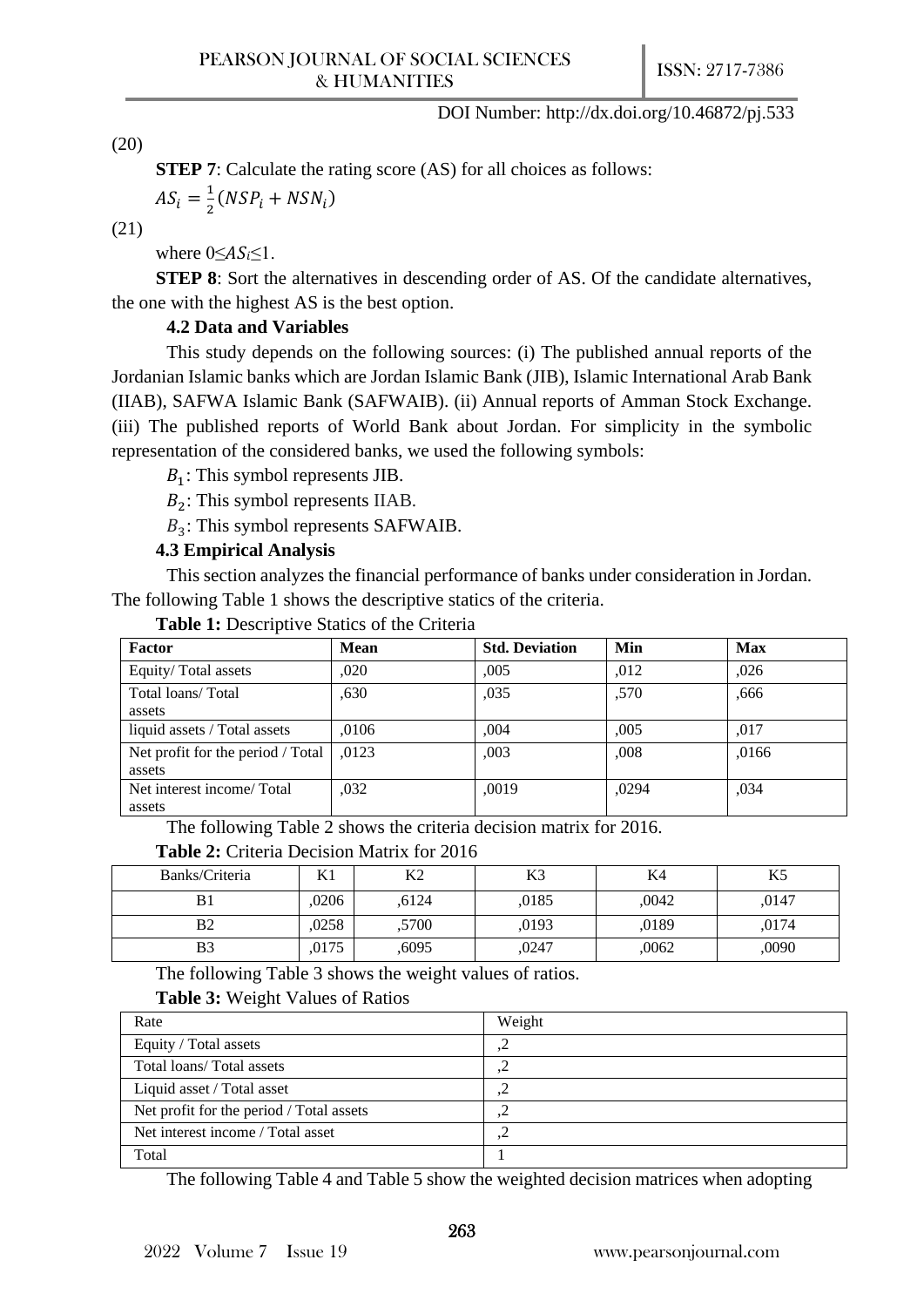#### TOPSIS and EDAS, respectively.

**Table 4:** Weighted Decision Matrix (TOPSIS)

| Ranks/Criteria | K1    | K <sub>2</sub> | K <sub>3</sub> | K4    | $V \subseteq$<br>LJ. |
|----------------|-------|----------------|----------------|-------|----------------------|
| B <sub>1</sub> | .0308 | .0278          | ,0196          | .0152 | .0394                |
| B <sub>2</sub> | .0386 | 0258           | .0204          | .0686 | .0466                |
| B <sub>3</sub> | .0262 | .0276          | .0262          | ,0224 | .0240                |

**Table 5:** Weighted Decision Matrix (EDAS)

| Banks/Criteria | K1    | K <sub>2</sub> | K <sub>3</sub> | K4    | $V \subseteq$<br>CZ1 |
|----------------|-------|----------------|----------------|-------|----------------------|
| B <sub>1</sub> | ,0324 | ,029           | .0166          | ,0138 | .031                 |
| B <sub>2</sub> | ,0364 | .0236          | .0218          | ,0676 | .0446                |
| B <sub>3</sub> | .0252 | .0246          | .0242          | ,023  | ,0234                |

The following Table 6 and Table 7 display minimum and maximum values when adopting TOPSIS and EDAS, respectively.

#### **Table 6:** Minimum and Maximum Values (TOPSIS)

| 水    | A     |
|------|-------|
| ,019 | ,009  |
| ,015 | ,013  |
| ,020 | ,008  |
| ,034 | ,0075 |
| 023  | ,0071 |

**Table 7:** The SP and SN Values (EDAS)

| ÇР    | <b>SN</b> |
|-------|-----------|
| 019   | ,009      |
| 015   | ,012      |
| ,0201 | ,008      |
| ,0342 | ,0075     |
| 023   | ,0071     |

The following Table 8 and Table 9 show the band performance score for the period 2016- 2020 when adopting TOPSIS and EDAS, respectively.

#### **Table 8:** 2016-2020 Bank Performance Score (TOPSIS)

| <b>Banks</b>   | $Si^*$ | $\mathit{Si}^-$ | Score | Rank           |
|----------------|--------|-----------------|-------|----------------|
| B1             | ,132   | ,498            | ,790  |                |
| B2             | ,590   | ,050            | ,078  | $\overline{c}$ |
| B <sub>3</sub> | ,600   | ,032            | ,050  | 3              |
| B1             | ,391   | ,403            | ,507  |                |
| B2             | ,576   | ,291            | ,335  | $\overline{2}$ |
| B <sub>3</sub> | ,724   | ,260            | ,264  | 3              |
| B1             | ,859   | ,240            | ,218  | 3              |
| B2             | ,763   | ,510            | ,400  | $\overline{2}$ |
| B <sub>3</sub> | ,020   | 1,092           | ,981  |                |
| B1             | ,133   | ,030            | ,186  | 3              |
| B2             | ,062   | ,117            | ,654  | $\overline{2}$ |
| B <sub>3</sub> | ,047   | ,142            | ,750  |                |
| B1             | ,096   | ,033            | ,256  | 3              |
| B <sub>2</sub> | ,045   | ,090            | ,664  | 2              |
| B <sub>3</sub> | ,041   | ,103            | ,715  |                |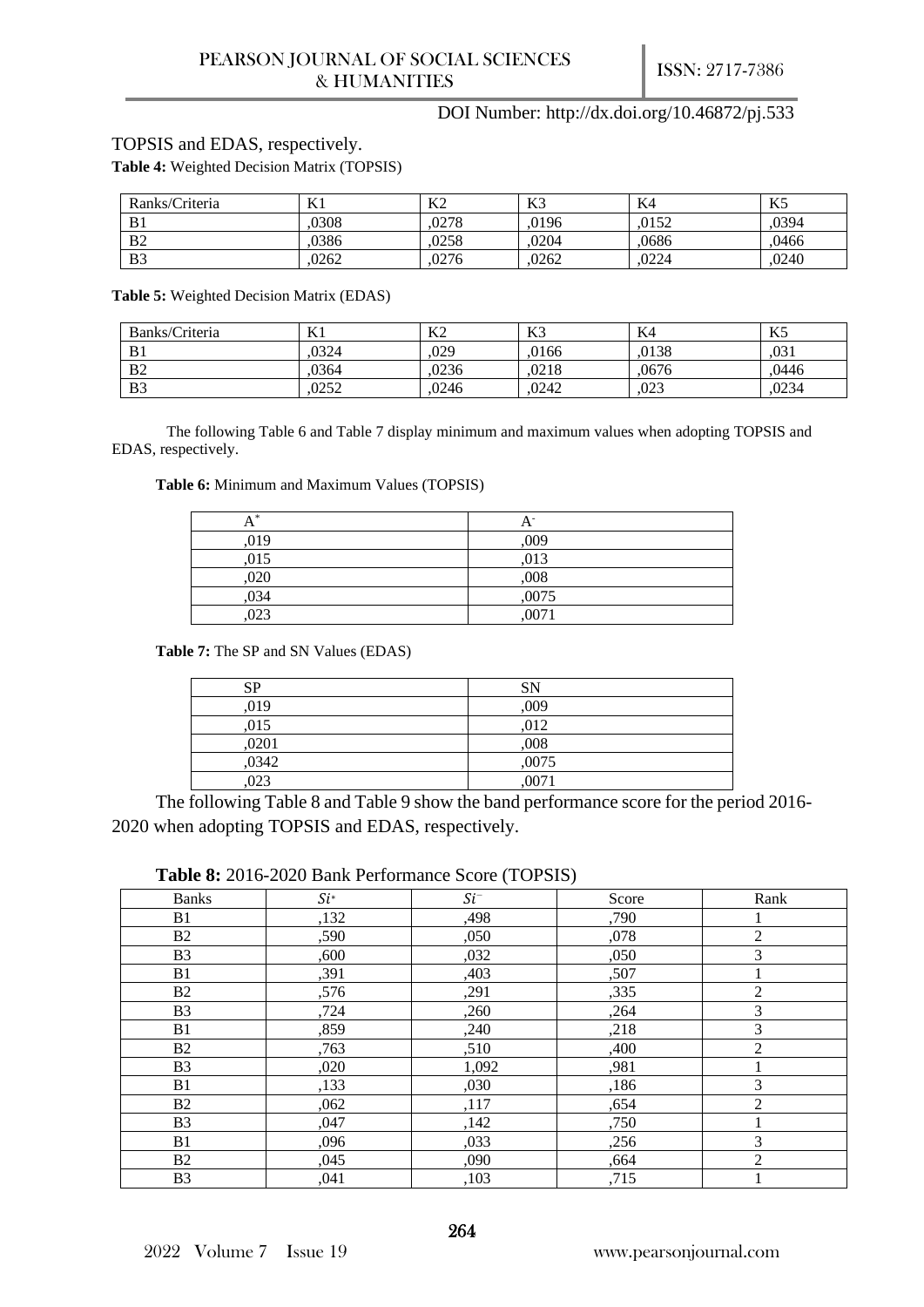| <b>Table 9.</b> 2010-2020 Bally Ferrormance Score (EDAS) |            |            |      |                |
|----------------------------------------------------------|------------|------------|------|----------------|
| <b>Banks</b>                                             | <b>NSP</b> | <b>NSN</b> | AS   | Rank           |
| <b>B</b> 1                                               | ,131       | ,498       | ,790 |                |
| B2                                                       | ,590       | ,050       | ,078 | 2              |
| B <sub>3</sub>                                           | ,604       | ,031       | ,050 | 3              |
| B1                                                       | ,391       | ,403       | ,507 |                |
| <b>B2</b>                                                | ,576       | ,291       | ,335 | 2              |
| B <sub>3</sub>                                           | ,724       | ,260       | ,264 | 3              |
| B1                                                       | ,859       | ,240       | ,218 | 3              |
| <b>B2</b>                                                | ,763       | ,510       | ,400 | 2              |
| B <sub>3</sub>                                           | ,020       | 1,092      | ,981 |                |
| <b>B</b> 1                                               | ,133       | ,030       | ,185 | 3              |
| B2                                                       | ,062       | ,117       | ,654 | $\mathfrak{D}$ |
| <b>B3</b>                                                | ,047       | ,142       | ,750 |                |
| B1                                                       | ,096       | ,033       | ,255 | 3              |
| <b>B2</b>                                                | ,044       | ,092       | ,663 | 2              |
| B <sub>3</sub>                                           | ,041       | ,103       | ,714 |                |

**Table 9:** 2016-2020 Bank Performance Score (EDAS)

As shown in Table 8 and Table 9, we found that the EDAS and TOPSIS performance scores of the banks under consideration fluctuated. The following Table 10 shows the evolution of TOPSIS and EDAS performance scores over time:

Table 10: Evolution of TOPSIS and EDAS Performance Scores Over Time

| Year | Bank comparison |
|------|-----------------|
| 2016 | B1 > B2 > B3    |
| 2017 | B1 > B2 > B3    |
| 2018 | B3 > B2 > B1    |
| 2019 | B3 > B2 > B1    |
| 2020 | B3 > B2 > B1    |

#### **CONCLUSION**

The performance of the banking system is essential for all services and manufacturing sectors of the economy. In order to enable the banks to work efficiently, their performance analysis evaluation should be investigated. In this paper, we propose an approach to analyze the performance of three Islamic banks for the 2016-2020 financial year by using the TOPSIS and EDAS methods.

The changes in financial performance have been compared on a yearly basis. We have discovered that there are fluctuations in the EDAS and TOPSIS performance scores of the considered Islamic banks in Jordan. The paper discovers that there are fluctuations in the EDAS and TOPSIS performance scores of analyzed Islamic banks in Jordan. This outcome demonstrates the performance instability of the Jordanian Islamic banks. This paper suggests the application of performance tests to augment competitiveness levels in today's intensely competitive environment.

Moreover, we recommend that the researchers conduct additional research on the Determinants of Jordan's Islamic Bank's financial performance by adding more banking elements and extending the sample period of the conducted research.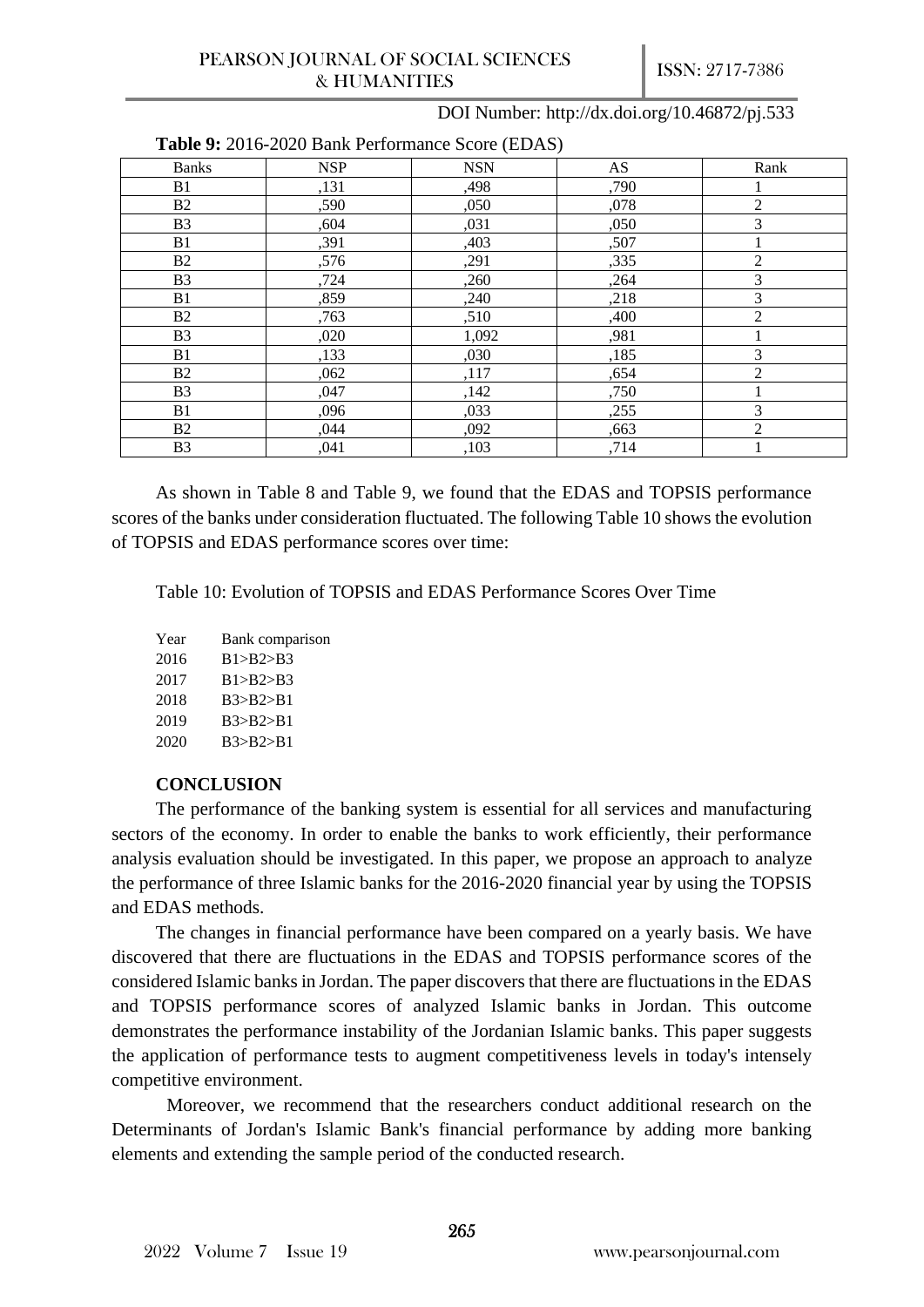#### **REFERENCES**

Ajlouni, M. (2012). Islamic banks: Legitimacy, principles and applications. *Dar Al-Maseerah, Amman, Jordan, third Edition, the book in Arabic language*.

Balioti, V., Tzimopoulos, C., & Evangelides, C. (2018). Multi-criteria decision making using TOPSIS method under fuzzy environment. Application in spillway selection. *Multidisciplinary Digital Publishing Institute Proceedings*, 2(11), 637.

Borcherding, K., Schmeer, S., & Weber, M. (1995). Biases in multiattribute weight elicitation. *Contributions to decision making. Elsevier, Amsterdam*.

Chen, C. T. (2000). Extensions of the TOPSIS for group decision-making under fuzzy environment. *Fuzzy sets and systems*, 114(1), 1-9.

Demirgüç-Kunt, A., & Huizinga, H. (1999). Determinants of commercial bank interest margins and profitability: some international evidence. *The World Bank Economic Review*,  $13(2)$ ,  $379 - 408$ .

Haron, S. (1996). Competition and other external determinants of the profitability of Islamic banks. *Islamic Economic Studies*, 4(1).

Keshavarz Ghorabaee, M., Zavadskas, E. K., Olfat, L., & Turskis, Z. (2015). Multicriteria inventory classification using a new method of evaluation based on distance from average solution (EDAS). *Informatica*, 26(3), 435-451.

Khrawish, H. A., Siam, W. Z., & Khrawish, A. H. (2011). Determinants of Islamic bank profitability: Evidence from Jordan. *Middle Eastern Finance and Economics*, *13*, 43-57.

McGuire, J. B., Sundgren, A., & Schneeweis, T. (1988). Corporate social responsibility and firm financial performance. *Academy of management Journal*, 31(4), 854-872.

Ongore, V. O., & Kusa, G. B. (2013). Determinants of financial performance of commercial banks in Kenya. *International journal of economics and financial issues*, 3(1), 237-252.

 Pal, M. N., & Choudhury, K. (2009). Exploring the dimensionality of service quality: an application of topsis in the Indian banking industry. *Asia-Pacific Journal of Operational Research*, 26(01), 115-133.

 Pinto, P., Hawaldar, I. T., Rahiman, H. U., TM, R., & Sarea, A. (2017). An evaluation of financial performance of commercial banks. *International Journal of Applied Business and Economic Research*, 15(22), 605-618.

 Ramadan, I. Z., Kilani, Q. A., & Kaddumi, T. A. (2011). DETERMINANTS OF BANK PROFITABILITY: EVIDANCE FROM JORDAN. *International Journal of Academic Research*, *3*(4).

 Samhan, H. M., & Al-Khatib, A. Y. (2015). Determinants of financial performance of Jordan Islamic bank. *Research Journal of Finance and Accounting*, 6(8), 37-47.

 ÜNVAN, Y. A. (2020). Financial performance analysis of banks with TOPSIS and fuzzy TOPSIS approaches. *Gazi University Journal of Science*, 33(4), 904-923.

 Waddock, S. A., & Graves, S. B. (1997). The corporate social performance–financial performance link. *Strategic management journal*, 18(4), 303-319.

 Wu, M. L. (2006). Corporate social performance, corporate financial performance, and firm size: A meta-analysis. *Journal of American Academy of Business*, 8(1), 163-171.

Yurdakul, M., & Yusuf, İ. Ç. (2003). Türk Otomotiv Firmalarının Performans Ölçümü